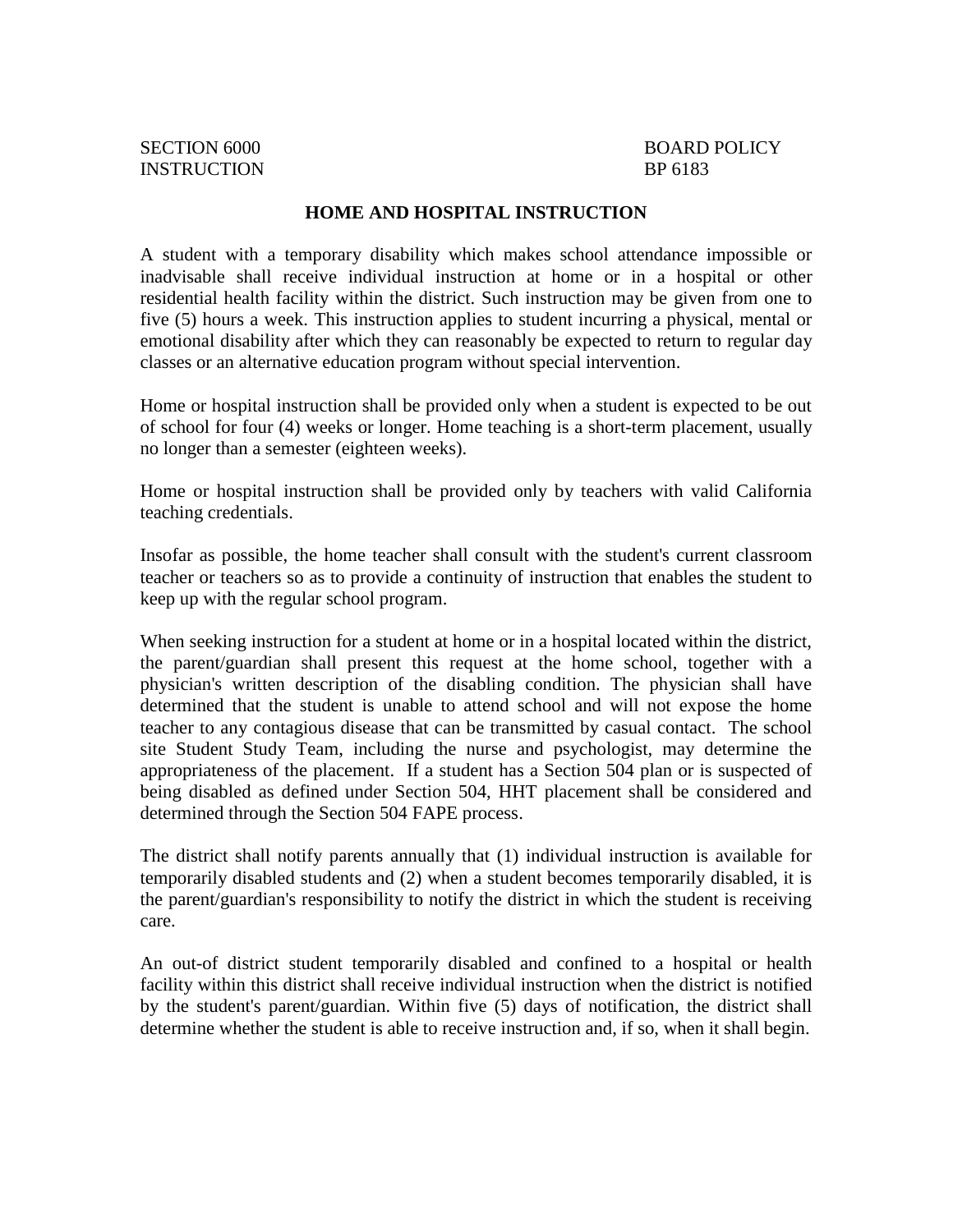| Legal Reference: |                                                                                                                                                          |
|------------------|----------------------------------------------------------------------------------------------------------------------------------------------------------|
|                  | <b>EDUCATION CODE</b>                                                                                                                                    |
| 44865            | Qualifications for home teachers                                                                                                                         |
| 45031            | Home teachers                                                                                                                                            |
| 48206.3          | Pupils with temporary disabilities; individual instruction, definitions;<br>computing average daily attendance                                           |
| 48206.5          | Continuation of individual instruction programs for student with<br>temporary disabilities                                                               |
| 48207            | Pupils with temporary disabilities in hospitals outside of school district;<br>compliance with residency requirements                                    |
| 48208            | Presence of pupils with temporary disabilities in qualifying hospitals;<br>notice by parents or guardians; commencement of individualized<br>instruction |
| 48980            | Required notification of rights and availability of nutrition and<br>individualized instruction                                                          |
| 51800            | Employment of home teachers                                                                                                                              |
| 51801            | Home teacher's duties                                                                                                                                    |
| 51802            | Home teaching or instruction                                                                                                                             |
|                  | <b>CODE OF REGULATIONS, TITLE 5</b>                                                                                                                      |
|                  |                                                                                                                                                          |

423 Prolonged illness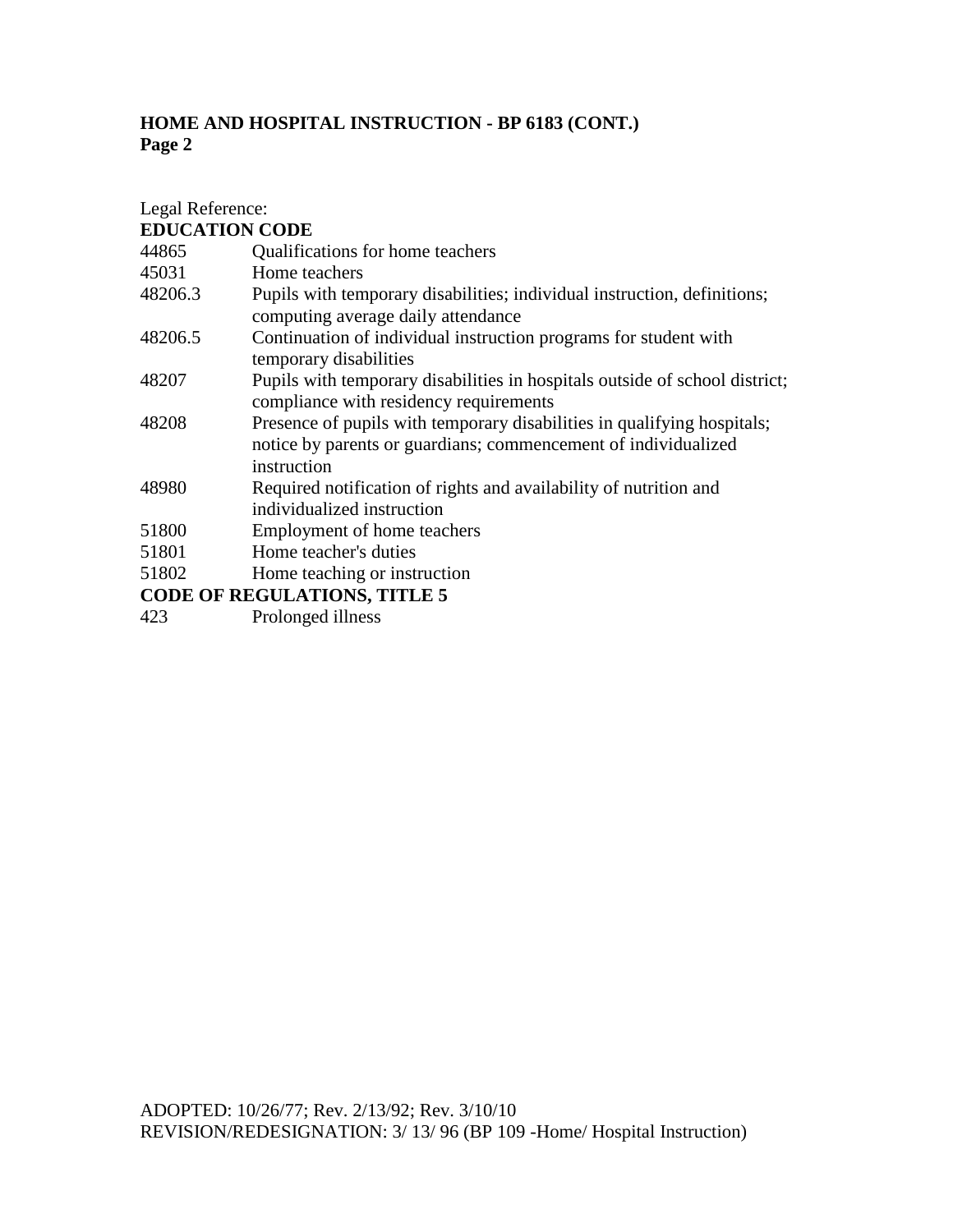INSTRUCTION AP 6183

SECTION 6000 ADMINISTRATIVE PROCEDURES

#### **HOME AND HOSPITAL INSTRUCTION**

Home/hospital instruction is available for students for medical reasons. The procedures are different for medical home and hospital teaching and special education home and hospital teaching. If a student has a Section 504 plan or is suspected of being disabled as defined under Section 504, HHT placement shall be considered and determined through the Section 504 FAPE process. Students who are pregnant or parenting can generally have their academic needs met in the Independent Study Program*.* The procedures are as follows:

#### **MEDICAL HOME TEACHING**

Students placed on home teaching must be unable to attend school for a minimum of four (4) weeks. Home Teaching will be conducted in increments of one, two or three hour sessions. A student shall not be taught more than three (3) hours in any day nor more than five (5) hours in any week. The maximum number of hours taught shall not exceed the number of days in the semester. Instruction may be conducted on Saturdays if the *teacher,* parent, and student are in agreement. The home teacher will not instruct a pupil unless a parent or guardian is present. A full time teacher will not home teach more than ten (10) hours per week and will not teach on Sundays, holidays or vacations.

Home/ Hospital teaching requests are processed through the school nurse. The nurse will maintain all auditable records for Medical Home/ Hospital Teaching.

### **MEDICAL HOME TEACHING PROCEDURE**

A. A nurse opens a file when the application and physician recommendation is completed.

The nurse will provide the student or parent a "Physician Recommendation" form which must be completed and signed by the attending physician.

The determination to assign a home instructor is made if a physician's note states that the student will be out of school four (4) weeks or more and the Student Study Team agrees to the placement. Attach form B to the application form and file.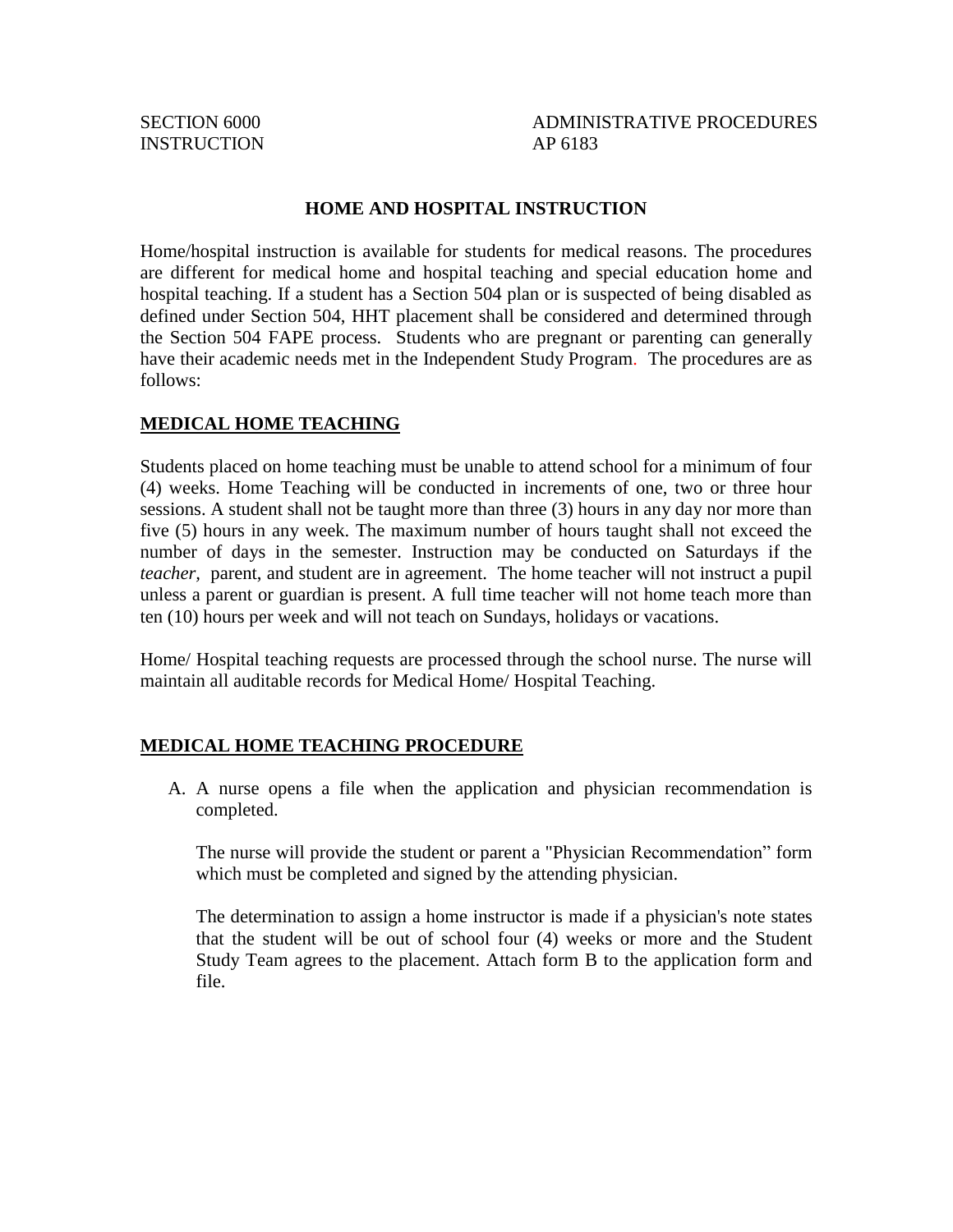The nurse maintains a file for each student enrolled in home teaching. This file includes the original copy of the Physician Recommendation form and the record of the home teaching assignments including subjects taught, teachers assigned and length of time of the assignment. The nurse's record is the auditable account.

B. The nurse initiates the request for home teacher by notifying the counselor.

The student's counselor shall verify student's enrollment status and include a printout verifying enrollment with request for placement in the program. The counselor will then complete the "Application for Home and Hospital Instruction" form and delineate the recommended course of study.

The counselor submits all necessary forms to the designated site administrator for site approval. All documents are then forwarded to the Assistant Superintendent, Educational Services and upon approval the forms are returned to the site principal or designee and copies distributed to the nurse, records clerk, attendance clerk, and principal's secretary.

C. According to internal school procedures, either the counselor or the principal's secretary finds teachers to do home teaching.

The student's regular teachers are offered the home teaching opportunity first. Then, district employees are offered the positions in accordance with the gainful employment provision of the collective bargaining agreement. Finally, retirees and other non-district employees may be offered the positions.

D. The teacher(s) make contact with student's parent/guardian and make individual time arrangements.

Best practice suggests that the home teacher personally contact the regular teachers for assignment information.

The home teacher will not instruct a pupil unless parent or guardian is in attendance. The teacher shall confirm the student's presence and readiness to receive instruction prior to making the home visit. No compensation shall be earned if the student is not present or fails to actively participate in receiving instruction.

E. Principal's secretary gives copy of completed "Application for Home and Hospital Instruction" and a copy of all time sheets to the nurse.

Timesheets and Home Teaching Verification Forms signed by the parent are required of each home teacher and should be submitted to the Principal or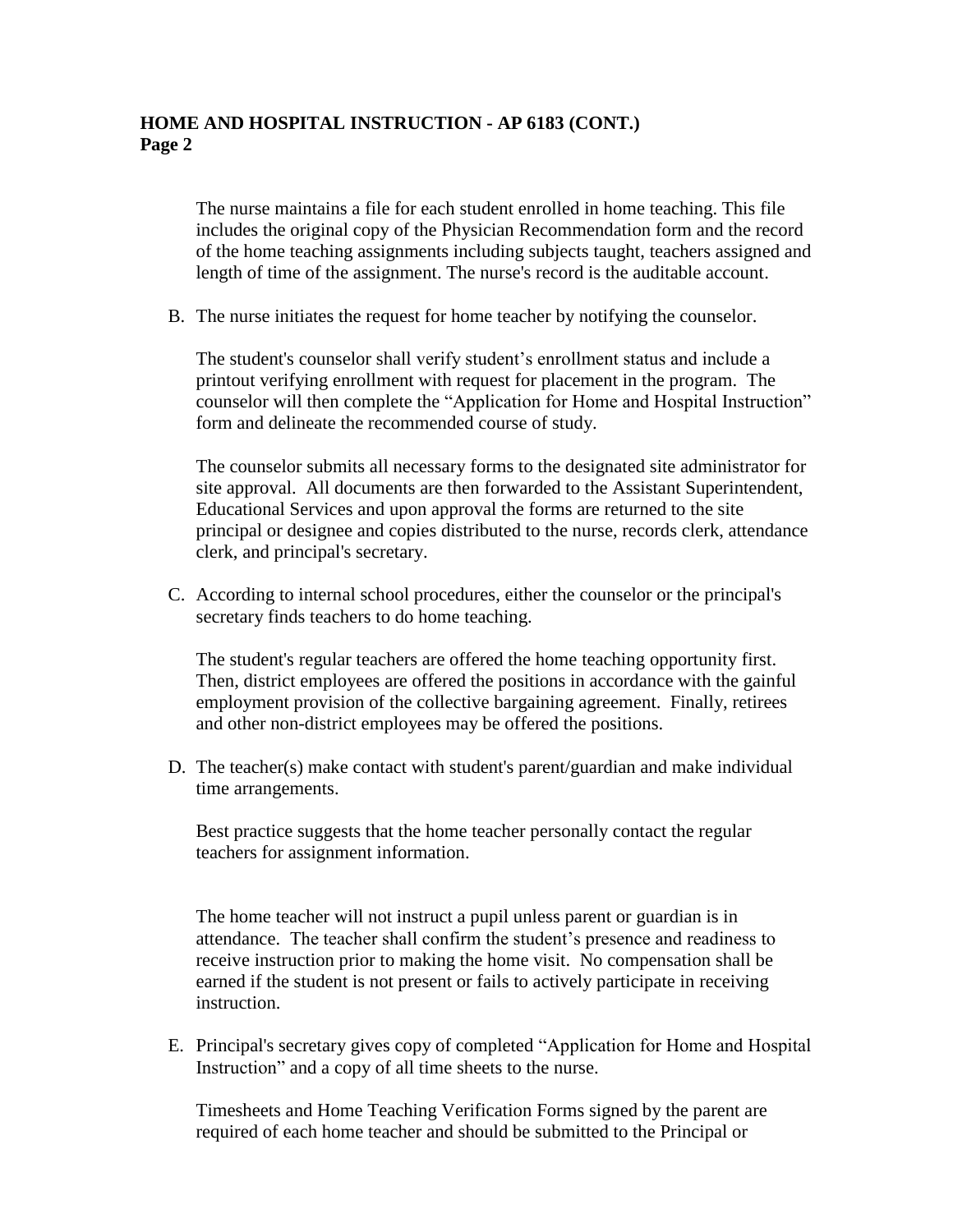designee where the student would normally attend school at the end of the month when services were rendered. Home Teachers are not to accumulate or delay the submission of timesheets. Failure to submit time sheets promptly negatively affects the district's ability to generate attendance revenue and will be deemed sufficient grounds to discontinue a teacher's service in the program.

The Principal / designee shall review all time sheets and logs to ensure compliance with these procedures prior to sending time sheets to the Assistant Superintendent, Educational Services. Included in this review will be confirmation that all time sheets that are due have been submitted. The Principal / designee will contact all teachers who fail to submit a timesheet promptly and direct the teacher to do so immediately. This process applies to all forms of HHT.

If the home teacher is teaching both students in general and special education programs, a separate timesheet must be used for the students in special education and another timesheet for the students in general education. Each timesheet should be marked with the students' program; "general" or "special education". This will ensure correct accounting of home teaching time in each program.

- F. When student is readmitted, he/she brings a note from his/her physician and checks in through the health office.
- G. Submission of Grades

The home teachers must submit the student's grades to the record clerk immediately at the end of grading period or at the end of home teaching.

#### **VARIATIONS OF MEDICAL HOME TEACHING**

The following variations of home teaching are available to students in need of such modifications.

Audit-home teaching - The purpose of this instruction is to provide an opportunity for attendance at on site instruction for students too ill to attend classes on a regular basis. This program modification alleviates some of the social isolation and depression experienced by some students assigned home teaching. The steps toward implementation are outlined:

The counselor will contact the classroom teacher and request that a place be reserved in class for the student on home teaching. The need for social interaction and the benefit of class discussion will be pointed out to the classroom teacher. The student will be dropped from class rolls with the understanding that they will attend class when able.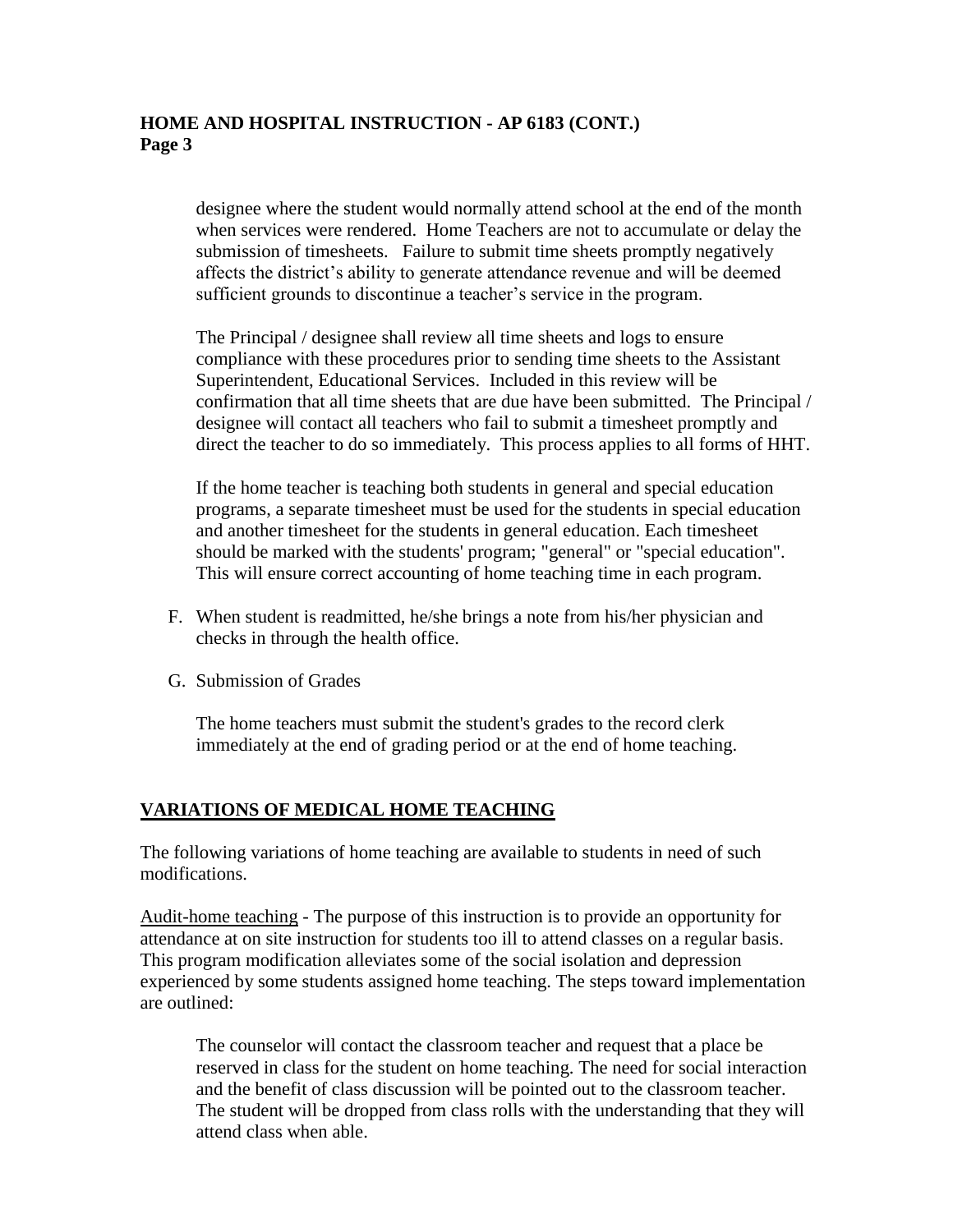The home teacher will be responsible for instruction and assessment of the student.

Combination/ home teaching - The purpose of this instruction will be to accommodate student strength and will be developed by the nurse in consultation with the student's counselor and the family in whatever combination most benefits the student.

### SPECIAL EDUCATION HOME TEACHING

Students placed on home teaching must be unable to attend school for a minimum of four (4) weeks. Home Teaching will be conducted in increments of one, two or three hour sessions. A student on special education home teaching shall not be taught more than three (3) hours in any day nor more than five (5) hours in any week, unless approved by the Director of Special Education. The maximum number of hours taught shall not exceed the number of days in the semester, unless approved by the Director of Special Education.

The home teacher will not instruct a pupil unless the parent or guardian is present. The teacher shall confirm the student's presence and readiness to receive instruction prior to making the home visit. No compensation shall be earned for times when the student is not present or failed to actively participate in receiving instruction.

A full time teacher employed by the district will not home teach more than ten (10) hours per week and will not teach on weekends, holidays or vacations.

All auditable Special Education Home Teaching-documents/files-will be maintained in the student's special education file and will be the responsibility of the student's Special Education Case manager.

The Director of Special Education will regularly provide an updated list of students and teachers in the program to the Assistant Superintendent, Educational Services.

A. IEP Team Meeting initiates placement to Home Teaching

In the event that Home/Hospital teaching is identified as the appropriate placement for a student by the IEP Team, this will be indicated as the instructional placement on the IEP document as DIS - Home and Hospital Teaching. In addition, the Application for Home/Hospital teaching (Form A) will be completed and a copy submitted to the Record Clerk and Nurse.

Most of the time, home teaching should be short-term placement. However, a severe medical situation, or other special circumstance determined by the IEP team may require longer home teaching service. At the end of home teaching a new IEP must be developed to change the student's program to the next appropriate placement.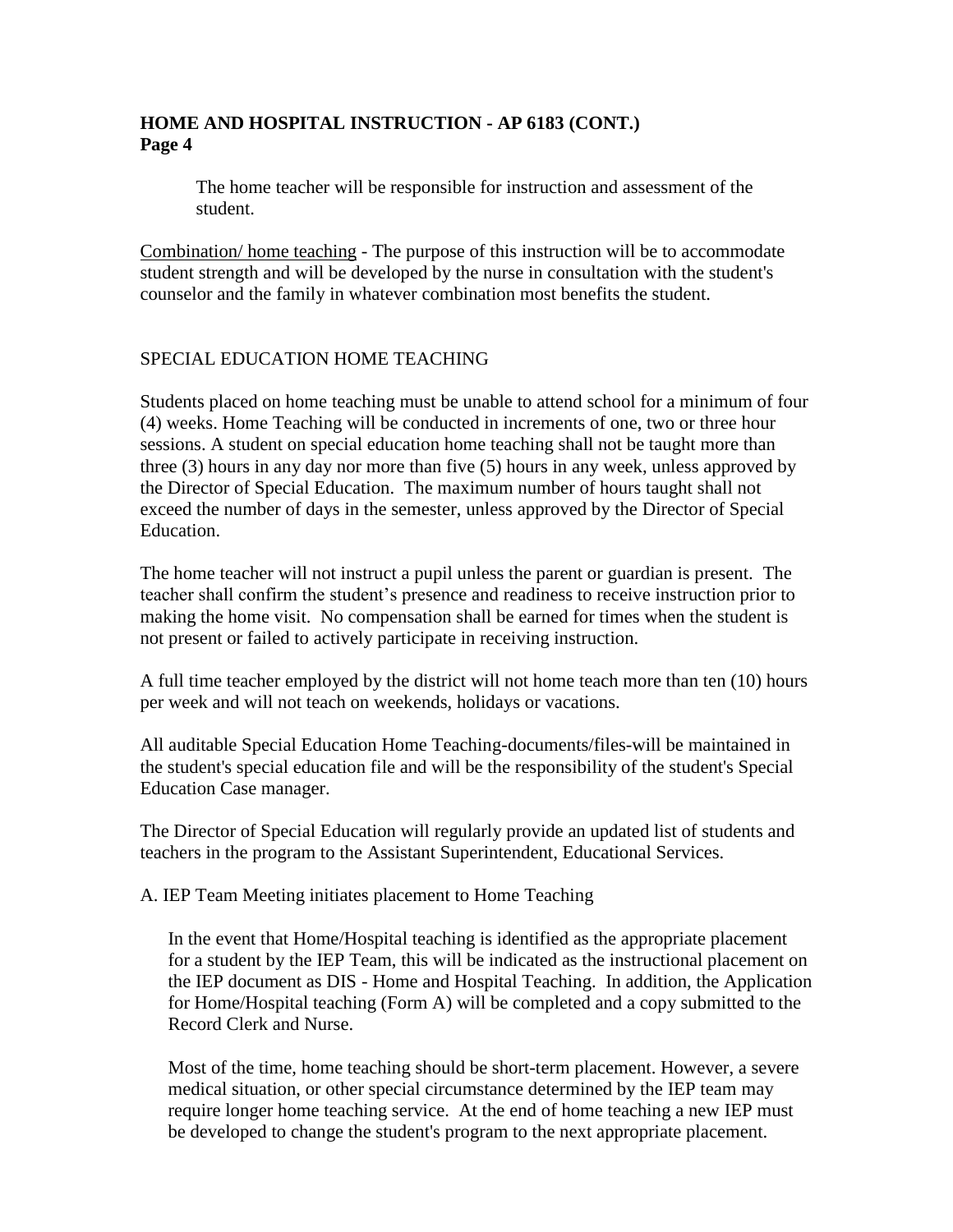B. Site designee initiates request for home teacher

When a student in Special Education needs home teaching, the site designee will identify a suitable home teacher for the student . Sites are responsible for obtaining suitable home teachers, thus this instructional option is to be offered only when appropriately credentialed teachers are available.

Home teachers for students needing Specialized Academic Instruction, need a Special Education teaching credential for the Specialized Academic Instruction courses identified on the students IEP. Regular education teachers may be used for HHT for all regular education courses.

C. Home Teacher makes contact with student's parent/guardian and makes individual arrangements for the home teaching schedule.

The student's Special Education Case Manager will brief the home teacher on the student's needs and provide instructional materials.

D. Timesheets

The home/hospital teacher is required to submit timesheets to the Principal where the student would normally attend at the end of the month when services were rendered. Home teachers are not to accumulate or delay the submission of timesheets. Failure to submit timesheets promptly negatively affects the district's ability to generate attendance revenue and will be deemed sufficient grounds to discontinue a teacher's service in the program. Two copies of the Home Teaching Verification Forms signed by the parent shall be attached to the timesheets and submitted by each home teacher. The timesheets for students in special education must be marked as "Special Education".

If the home teacher is teaching both students in general and special education programs, a separate timesheet must be used for the students in special education and another timesheet for the students in general education. Each timesheet should be marked with the students' program; "general" or "special education". This will ensure correct accounting of home teaching time in each program.

E. Changes to Home Teaching Placement

If at any time during the home teaching the appropriateness of home teaching for the student is in question, the home teacher should consult with the case carrier to discuss the matter. If a change in program is to be considered, the case carrier will call an IEP Team meeting to resolve the situation.